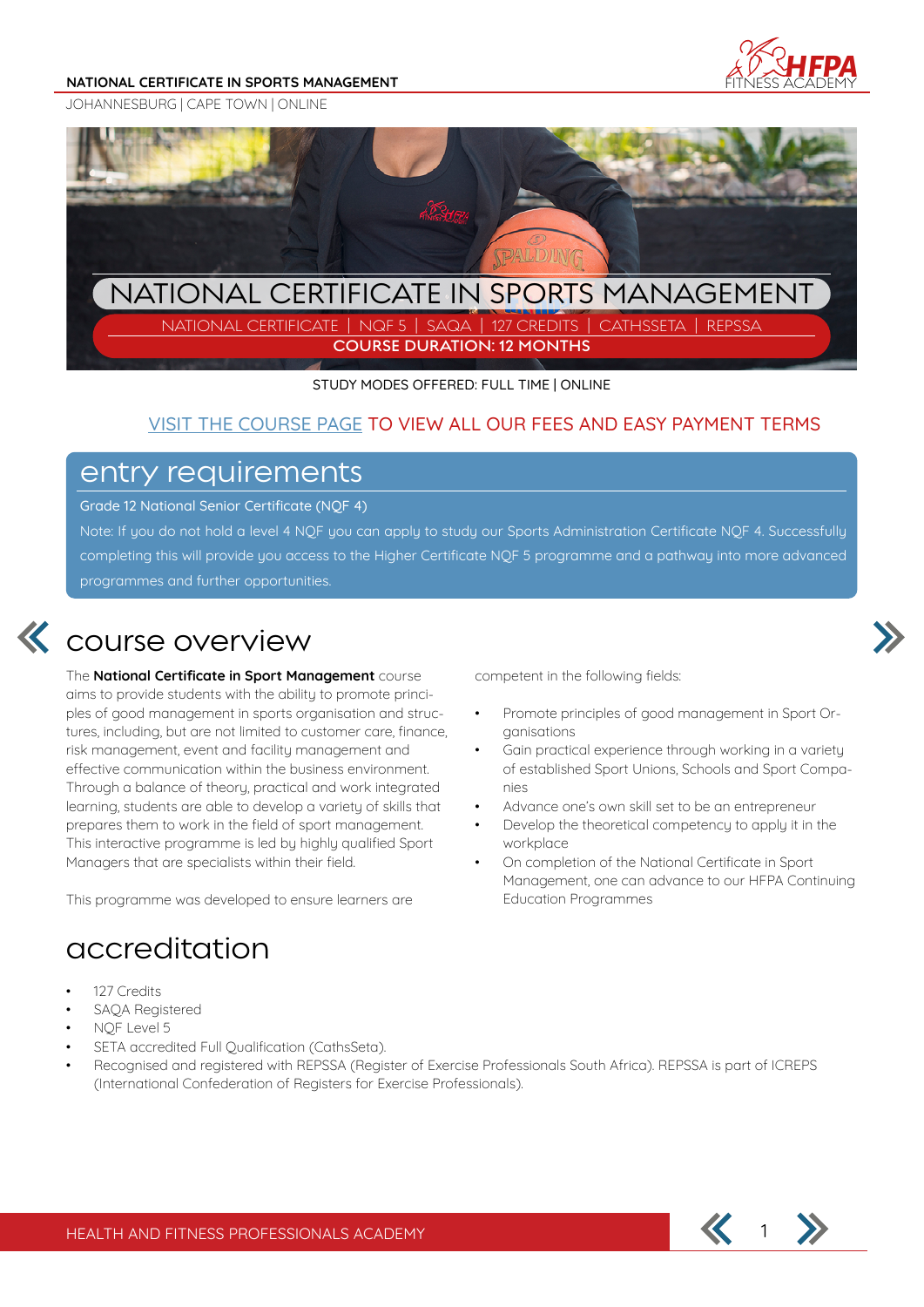| subjects & modules<br><b>SPORTS MANAGEMENT PRINCIPLES &amp; PROCESSES</b>                    |                                                                      |  |
|----------------------------------------------------------------------------------------------|----------------------------------------------------------------------|--|
|                                                                                              |                                                                      |  |
| $\mathbf{2}$<br>Establish Sustainable Organisational Structures for Sport                    |                                                                      |  |
| $\left( 3 \right)$<br>Explain the Role of Governance Structures in Sport                     |                                                                      |  |
| <b>SPORT COMMUNICATION</b>                                                                   |                                                                      |  |
| Conduct Communication Within a Business Environment<br>$\blacksquare$                        | <b>Care for Customers</b><br>(4)                                     |  |
| <b>Utilise Personal</b><br>$\left( 2 \right)$                                                | <b>Facilitate Learning</b><br>$\left[ 5 \right]$                     |  |
| 3<br>Development Training for Personal Growth                                                | $\left 6\right\rangle$<br>Using a Variety of Given Methodologies     |  |
| HUMAN RESOURCE AND DIVERSITY MANAGEMENT                                                      |                                                                      |  |
| 60<br>Promote an understanding of diversity and equity in<br>sport and fitness organisations | Develop and Implement Team Ethical Behaviour and<br>41<br>discipline |  |
| 2<br>Manage Participants with Disabilities in Sport                                          | Manage Volunteers in Sport<br>$\sqrt{5}$                             |  |
| 3)<br>Support Sport or Fitness Participation for People Living with<br><b>HIV/AIDS</b>       |                                                                      |  |
| <b>SPORT MARKETING &amp; EVENT MANAGEMENT</b>                                                |                                                                      |  |
| Explain the principles of physical activity in the<br>$\vert \mathbf{1} \rangle$             | Organise and administer a sport tournament<br>$\mathbf{3}$           |  |
| context of sport or fitness                                                                  | Plan a sport tournament                                              |  |
| Apply principles of marketing to sport                                                       |                                                                      |  |
| <b>SPORT ADMINISTRATION</b>                                                                  | <b>SPORT FACILITY MANAGEMENT</b>                                     |  |
| Create, maintain and update record keeping systems<br>$\mathbf{1}$                           | Monitor and maintain health, safety and security<br>60               |  |
| Manage project finances                                                                      | Manage a sport or recreation facility<br>$\left( 2\right)$           |  |
|                                                                                              |                                                                      |  |

## learning outcomes

Successful learners will be able to:

- Promote principles of good management in Sport Organisations
- Gain practical experience through working in a variety of established Sport Unions, Schools and Sport Companies
- Advance one's own skill set to be an entrepreneur
- Develop the theoretical competency to apply it in the workplace
- Organise and establish a sport organisation or structure in order to enhance operational effectiveness
- Maintain operations in a sport organisation or structure
- Plan, coordinate and implement sport tournaments and/or events

## learning pathways

- Higher Certificate in Exercise Science
- National Diploma in Coaching Science
- Sports Conditioning Coach